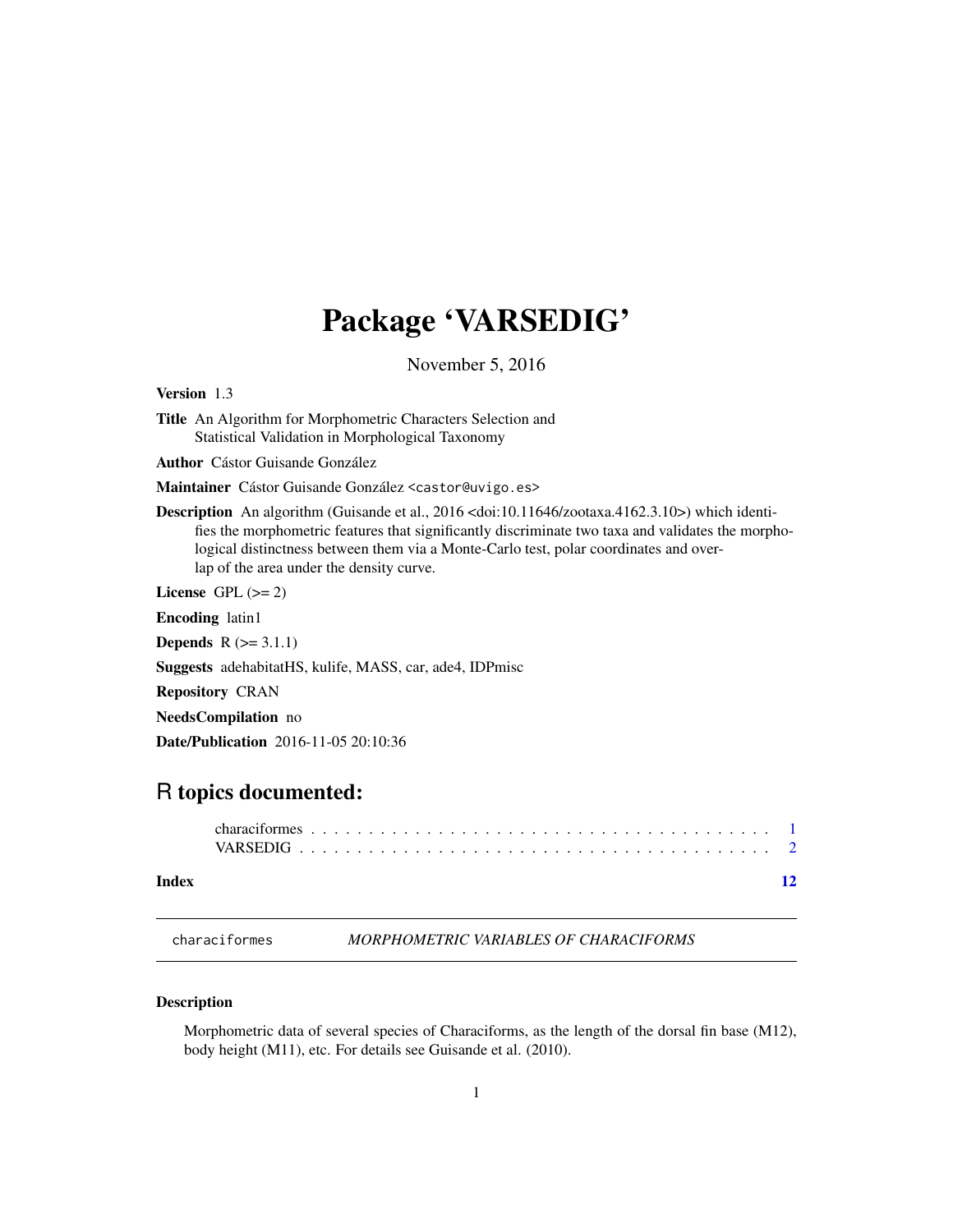#### <span id="page-1-0"></span>Usage

data(characiformes)

#### Format

An array (matrix) with 31 columns: taxonomic data (order, family, genus and species) and 27 morphometric variables.

#### Source

<http://www.ipez.es>.

#### References

Guisande, C., Manjarrés-Hernández, A., Pelayo-Villamil, P., Granado-Lorencio, C., Riveiro, I., Acuña, A., Prieto-Piraquive, E., Janeiro, E., Matías, J.M., Patti, C., Patti, B., Mazzola, S., Jiménez, S., Duque, V. & Salmerón, F. (2010) IPez: An expert system for the taxonomic identification of fishes based on machine learning techniques. *Fisheries Research*, 102, 240-247.

VARSEDIG *Variable selection to discriminate among taxonomic groups*

#### Description

This function performs an algorithm for morphometric characters selection and statistical validation in morphological taxonomy.

#### Usage

```
VARSEDIG(data, variables, group, group1, group2, method="overlap", stepwise=TRUE,
VARSEDIG=TRUE, minimum=TRUE, kernel="gaussian", cor=TRUE, DPLOT=NULL,
SCATTERPLOT=NULL, BIVTEST12=NULL, BIVTEST21=NULL, Pcol="red", colbiv="lightblue",
br=20, sub="", lty=1, lwd=2.5, ResetPAR=TRUE, PAR=NULL, XLABd=NULL, YLABd=NULL,
XLIMd=NULL, YLIMd=NULL, COLORd=NULL, COLORB=NULL, LEGENDd=NULL, AXISd=NULL,
MTEXTd= NULL, TEXTd=NULL, XLABs=NULL, YLABs=NULL, XLIMs=NULL, YLIMs=NULL,
PCHs=NULL, COLORs=NULL, LEGENDs=NULL, MTEXTs=NULL, TEXTs=NULL, LEGENDr=NULL,
MTEXTr= NULL, TEXTr=NULL, arrows=TRUE, larrow=1, ARROWS=NULL, TEXTa=NULL,
model="Model.rda", file1="Overlap.csv", file2="Coefficients.csv",
file3="Predictions.csv", file4="Polar coordinates", file="Output.txt",
na="NA", dec=",", row.names=FALSE)
```
#### Arguments

| data      | Data file.                                    |
|-----------|-----------------------------------------------|
| variables | Variables to be selected.                     |
| group     | Variable with the groups to be discriminated. |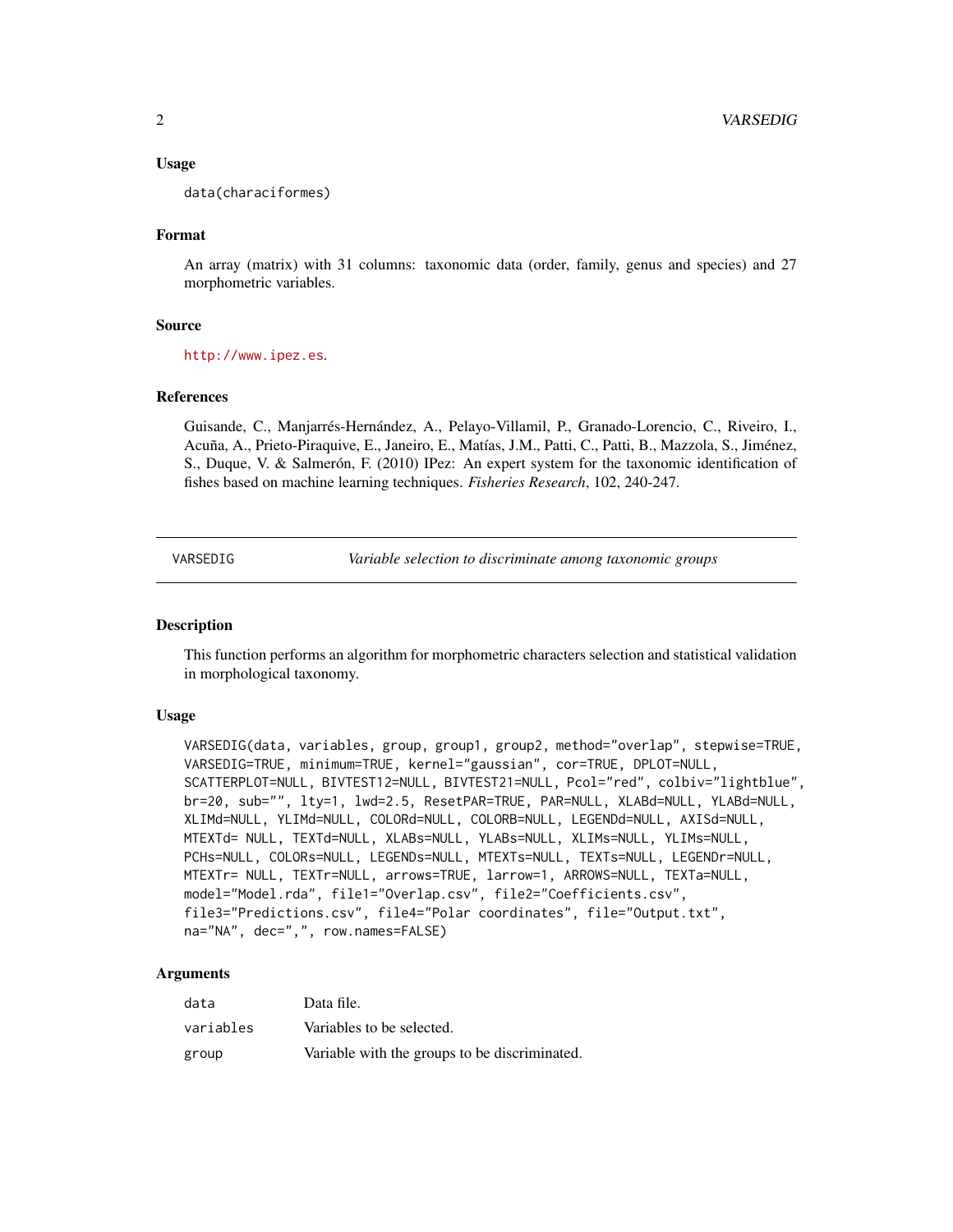<span id="page-2-0"></span>

| group1             | First group.                                                                                                                                                                                                                                                                                                                                                                                                                                                                                                                                                                                                                                                                                                                                                                                                                                                                                                                                                                                                                                                                                                                                                                                                                                                                |
|--------------------|-----------------------------------------------------------------------------------------------------------------------------------------------------------------------------------------------------------------------------------------------------------------------------------------------------------------------------------------------------------------------------------------------------------------------------------------------------------------------------------------------------------------------------------------------------------------------------------------------------------------------------------------------------------------------------------------------------------------------------------------------------------------------------------------------------------------------------------------------------------------------------------------------------------------------------------------------------------------------------------------------------------------------------------------------------------------------------------------------------------------------------------------------------------------------------------------------------------------------------------------------------------------------------|
| group2             | Second group.                                                                                                                                                                                                                                                                                                                                                                                                                                                                                                                                                                                                                                                                                                                                                                                                                                                                                                                                                                                                                                                                                                                                                                                                                                                               |
| method             | Three different methods for prioritizing the variables according to their capacity<br>for discrimination can be used. If the method is "overlap", a density curve is ob-<br>tained for each variable and the overlap of the area under the curve between the<br>two groups of the variable <i>group</i> is estimated for all variables. Those variables<br>with lower overlap should have better discrimination capacities and, hence, all<br>variables are ordered from lowest to highest overlap; in other words from the<br>highest to lowest discrimination capacity. If the method is "Monte-Carlo", a<br>Monte-Carlo test is performed comparing all values of group 1 with group 2,<br>and all values of group 2 with 1. The variables are prioritized from the vari-<br>able with the lowest mean of all p-values (highest discrimination capacity) to<br>the variable with the highest mean of all p-values (lowest discrimination capac-<br>ity). If the method is "logistic regression", then a binomial logistic regression is<br>calculated and if the argument stepwise=TRUE (default option), then only sig-<br>nificant variables are selected for further analyses with the regression performed<br>by steps using the Akaike Information Criterion (AIC). |
| stepwise           | If TRUE, the logistic regression is applied by steps, in order to eliminate those<br>variables that are not significant. The Akaike information criterion (AIC) is used<br>to define what are the variables that are excluded.                                                                                                                                                                                                                                                                                                                                                                                                                                                                                                                                                                                                                                                                                                                                                                                                                                                                                                                                                                                                                                              |
| VARSEDIG           | If it is TRUE, the variables are added for the estimation of polar coordinates<br>in the priority order according to the method "overlap", "Monte-Carlo", or "lo-<br>gistic regression" and the variable is selected if it significantly contributes to<br>discriminate between both groups. See details section for further information.                                                                                                                                                                                                                                                                                                                                                                                                                                                                                                                                                                                                                                                                                                                                                                                                                                                                                                                                   |
| minimum            | If it is TRUE, the algorithm is designed to find a significant discrimination be-<br>tween both groups with the minimum possible number of significant variables.<br>Therefore, only the variables with higher discrimination capacity are selected. It<br>is FALSE, the algorithm selects all significant variables, and not only those with<br>higher discrimination capacity. This argument is only valid with the methods<br>"Monte-Carlo" and "overlap" and it is useful in those cases that discrimination<br>between the groups is difficult and requires to include as many as variables as<br>possible.                                                                                                                                                                                                                                                                                                                                                                                                                                                                                                                                                                                                                                                            |
| kernel             | A character string giving the smoothing kernel to be used for estimating the<br>overlap of the area under the curve between groups. This must be one of "gaus-<br>sian", "rectangular", "triangular", "epanechnikov", "biweight", "cosine" or "opt-<br>cosine". For further details about the estimation of the density curve see the<br>details section of the function density of base stats package.                                                                                                                                                                                                                                                                                                                                                                                                                                                                                                                                                                                                                                                                                                                                                                                                                                                                     |
| cor                | If it is TRUE the variables are ordered according to the correlation between them<br>when estimating the polar coordinates. Therefore, the next variable to another<br>variable is the one that has a greater positive correlation.                                                                                                                                                                                                                                                                                                                                                                                                                                                                                                                                                                                                                                                                                                                                                                                                                                                                                                                                                                                                                                         |
| <b>DPLOT</b>       | It allows to specify the characteristics of the function plot.default of the density<br>plot.                                                                                                                                                                                                                                                                                                                                                                                                                                                                                                                                                                                                                                                                                                                                                                                                                                                                                                                                                                                                                                                                                                                                                                               |
| <b>SCATTERPLOT</b> | It accesses the function scatterplot of the car package, with the graph biplot that<br>performs the X an Y polar coordinates.                                                                                                                                                                                                                                                                                                                                                                                                                                                                                                                                                                                                                                                                                                                                                                                                                                                                                                                                                                                                                                                                                                                                               |
| BIVTEST12          | It accesses the function biv.test of the package adehabitatHS, which performs the<br>bivariate plot that displays the results of a bivariate randomisation test. From all                                                                                                                                                                                                                                                                                                                                                                                                                                                                                                                                                                                                                                                                                                                                                                                                                                                                                                                                                                                                                                                                                                   |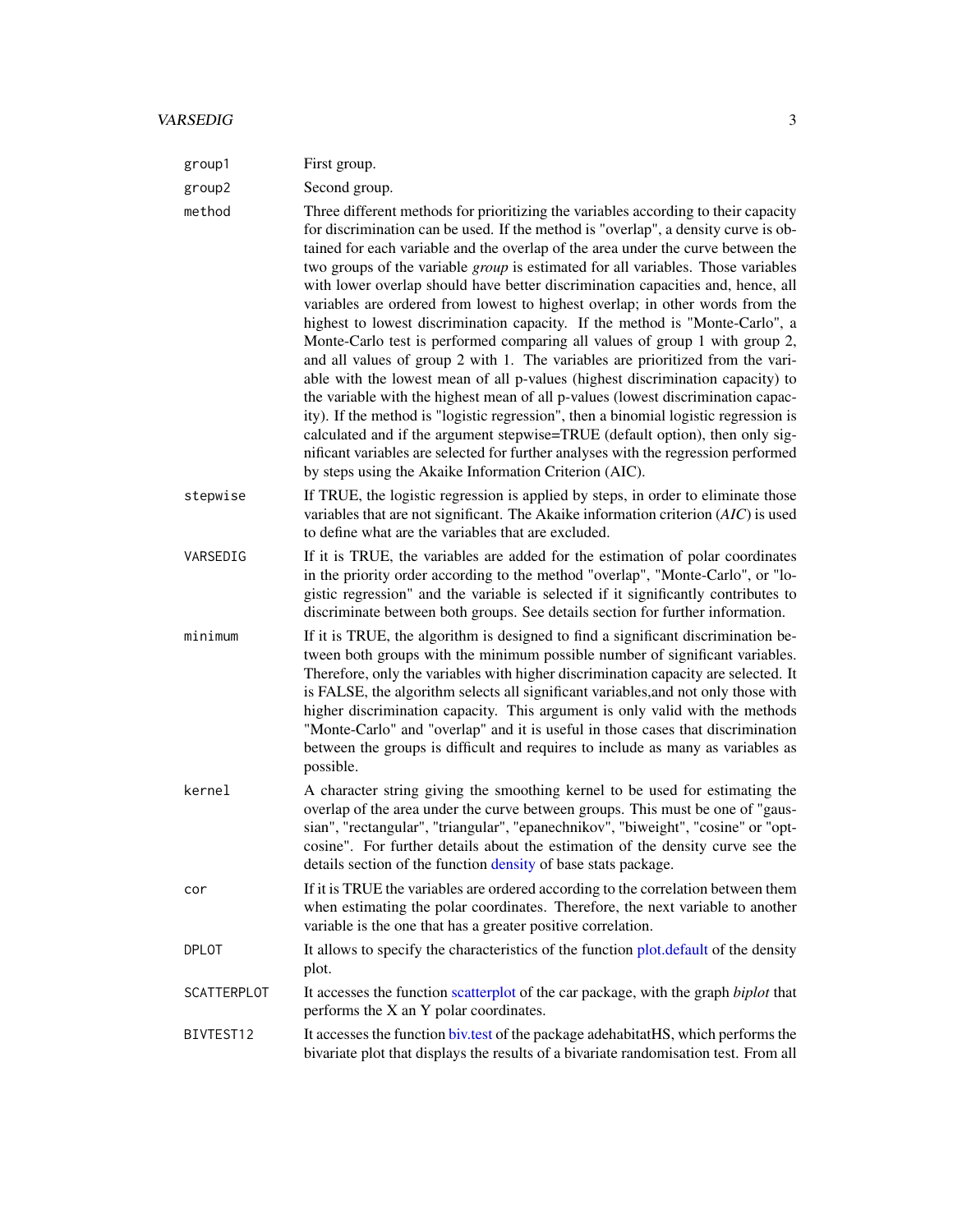values of group 2, it shows the value with higher probability to belong to group 1.

BIVTEST21 As in the argument *BIVTEST12*, but from all values of group 1, it shows the value with higher probability to belong to group 2. Pcol Color or name for the observation of group 2 in the BIVTEST12 plot and for the value of group 1 in the BIVTEST21 plot. colbiv Color or name of all values of group 1 in the BIVTEST12 plot and all values of group 2 in the BIVTEST21 plot. br Numbers of breaks of the histograms in the BIVTEST plots. sub Title in the BIVTEST plots. lty Type of line of the density curve for each group. If it is a vector, it must be as many as different categories of the variable *group*. lwd Line width relative to the default (default=1), so 2 is twice as wide of the density curve. ResetPAR If it is FALSE, the default condition of the functio PAR is not placed and maintained those defined by the user in previous graphics. PAR It accesses the function PAR that allows to modify many different aspects of the graph.  $X$ LABd Legend of the  $X$  axis in the density plot. YLABd Legend of the Y axis in the density plot. XLIME Vector with the limits of the X axis in the density plot. YLIMd Vector with the limits of the Y axis in the density plot. COLORd Color of the density curves in the density plot. It must be as many as different categories of the variable *group*. As the color has transparency, the plot must be copy as bitmap and not metafile. COLORB Color of the lines in the density plot. It must be as many as different categories of the variable *group*. LEGENDd It allows to modify the legend of the density plot. If it is FALSE the legend is not shown. AXISd It allows to add axes to the density plot. MTEXTd It allows to add text on the margins of the density plot. TEXTd It allows to add text in any area of the inner part of the density plot. XLABs Legend of the X axis in the scatterplot. YLABs Legend of the Y axis in the scatterplot. XLIMs Vector with the limits of the X axis in the scatterplot. YLIMs Vector with the limits of the Y axis in the scatterplot. PCHs Vector with the symbols of the scatterplot, that should be as many as different groups the variable *group* has. If NULL, they are automatically calculated starting with the symbol 15. COLORs It allows to modify the colors of the scatterplot. It must be as many as different categories of the variable *group*.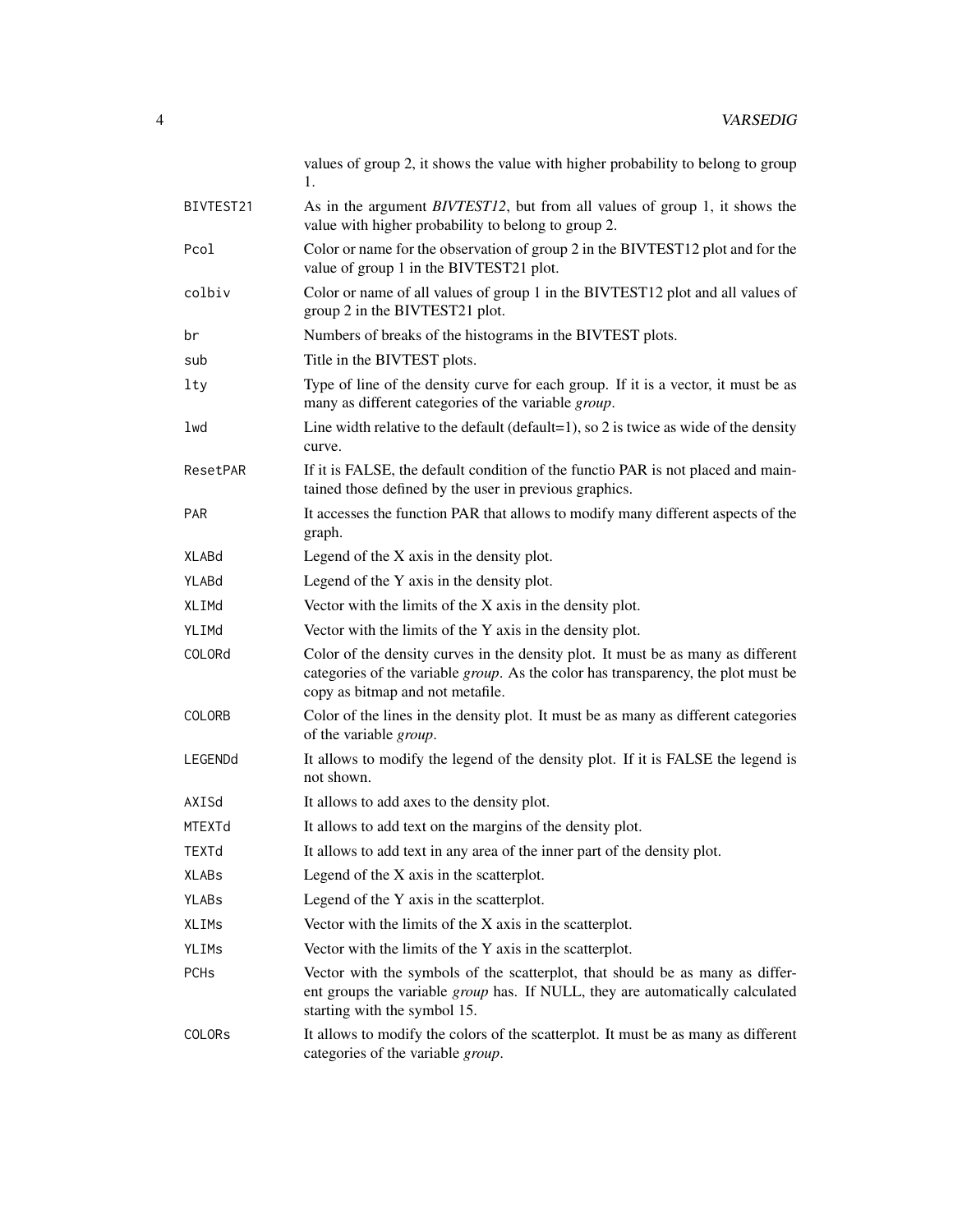#### <span id="page-4-0"></span>VARSEDIG 5

| <b>LEGENDS</b> | It allows to modify the legend of the scatterplot.                                                                                                                                                                                                         |
|----------------|------------------------------------------------------------------------------------------------------------------------------------------------------------------------------------------------------------------------------------------------------------|
| <b>MTEXTs</b>  | It allows to add text on the margins of the scatterplot.                                                                                                                                                                                                   |
| TEXTs          | It allows to add text in any area of the inner part of the scatterplot.                                                                                                                                                                                    |
| LEGENDr        | It allows to modify the legend of the BIVTEST plot. If it is FALSE the legend<br>is not shown.                                                                                                                                                             |
| <b>MTEXTr</b>  | It allows to add text on the margins of the BIVTEST plot.                                                                                                                                                                                                  |
| TEXTr          | It allows to add text in any area of the inner part of the BIVTEST plot.                                                                                                                                                                                   |
| arrows         | If it is TRUE the arrows are shown in the scatterplot with the polar coordinates.<br>These arrows show the vector of the variables selected when calculating the<br>polar coordinates.                                                                     |
| larrow         | It modifies the length of the arrows.                                                                                                                                                                                                                      |
| <b>ARROWS</b>  | It accesses the function Arrows of the package IDP misc, which performs the<br>arrows.                                                                                                                                                                     |
| TEXTa          | It allows to modify the labels at the end of the arrows.                                                                                                                                                                                                   |
| model          | Filename with the model of the binomial logistic regression.                                                                                                                                                                                               |
| file1          | CSV FILE. Filename with the overlap of the area under the curve between both<br>categories for all variables.                                                                                                                                              |
| file2          | CSV FILES. Filename with regression coefficients of the binomial logistic re-<br>gression.                                                                                                                                                                 |
| file3          | CSV FILES. Filename with the predictions of the binomial logistic regression.                                                                                                                                                                              |
| file4          | CSV FILES. Filename with the polar coordinates for both categories of the vari-<br>able group.                                                                                                                                                             |
| file           | TXT FILE. Name of the output file with the results of the binomial logistic re-<br>gression, the variables that significantly discriminate between the two groups<br>and Euclidean distance between the two groups considering the polar coordi-<br>nates. |
| na             | CSV FILE. Text that is used in the cells without data.                                                                                                                                                                                                     |
| dec            | CSV FILE. It defines if the comma "," is used as decimal separator or the dot<br>".".                                                                                                                                                                      |
| row.names      | CSV FILE. Logical value that defines if identifiers are put in rows or a vector<br>with a text for each of the rows.                                                                                                                                       |

#### Details

Classification methods such as logistic regression and discriminant analysis are probably the best available methods for the identification of the variables optimally able to predict group membership (Guisande et al. 2011; Guisande & Vaamonde 2012). Classification and Regression Trees (CARTs) are useful for identifying the variables that best discriminate groups, it is impossible using those methods to test the significance of the variables or to predict group membership (Guisande & Vaamonde 2012).

There are three advantages of logistic regression over discriminant analysis (Guisande et al., 2011): 1) the logistic regression is much more relaxed and flexible in its assumptions than the discriminant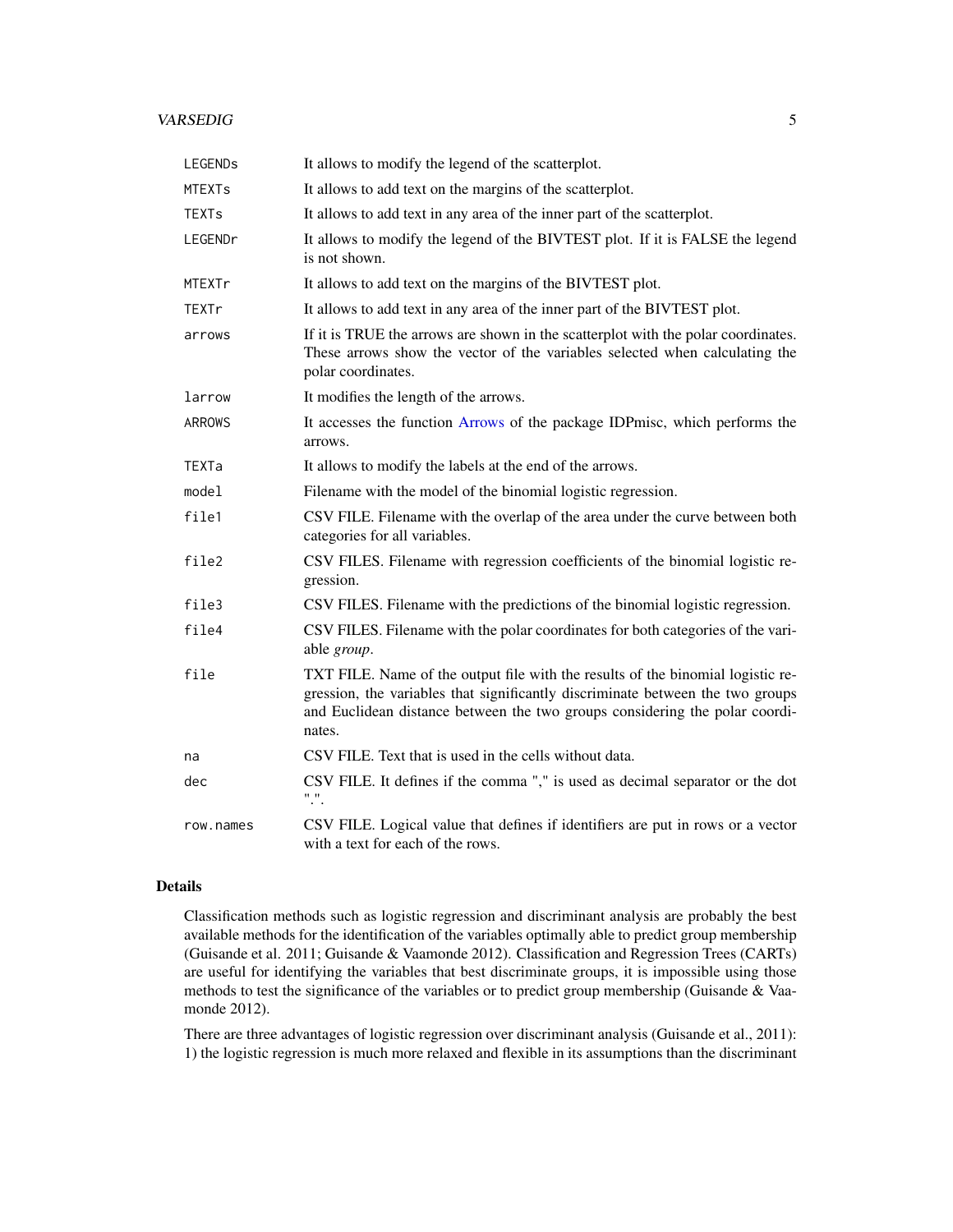analysis because, unlike the discriminant analysis, the logistic regression does not have the requirements of the independent variables to be normally distributed, linearly related, nor equal variance within each group; 2) logistic regression may be more powerful and efficient analytic strategy if there are qualitative variables among predictors; 3) it is possible to use a stepwise logistic regression and, therefore, to select only those variables that significantly discriminate between groups. Discriminant analysis, however, does not have a statistical test of the coefficients of individual independent variables comparable to logistic regression, so it is not possible to test significance of variables and, therefore, to select only the variables that significantly predict group membership. Actually, to include variables with low discrimination capacity leads to reduce the identification success of the discriminant analysis.

The disadvantages of logistic regression are mainly also three: 1) the lack of a graphical representation of the results; 2) to evaluate the predictability of the final model chosen from the analysis it is not enough with the information about the percentage of cases correctly identified; 3) when the assumptions mentioned above regarding the distribution of predictors are met, discriminant function analysis may be more powerful and efficient analytic strategy than logistic regression (Tabachnick & Fidell, 1996)

This function performs an algorithm for: 1) prioritizing the variables by their discrimination capacity using three different methods, 2) selecting only those variables that significantly discriminate between two groups, 3) evaluating the predictability of the final model chosen with a Monte-Carlo test and 4) the results are graphically depicted in four different plots.

#### 1. Prioritizing the variables by their discrimination capacity

Three different methods for prioritizing the variables according to their capacity for discrimination can be used.

1. If the argument *method="overlap"*, a density curve is obtained for each variable and the overlap of the area under the curve between the two groups is estimated for all variables. Those variables with lower overlap should have better discrimination capacities and, hence, all variables are ordered from lowest to highest overlap; in other words from the highest to lowest discrimination capacity. This information is saved in *file1="Overlap.csv"*.

2. If the method is "Monte-Carlo", a Monte-Carlo test is performed comparing all values of group 1 with group 2, and all values of group 2 with 1. The variables are prioritized from the variable with the lowest mean of all p-values (highest discrimination capacity) to the variable with the highest mean of all p-values (lowest discrimination capacity).

3. If the argument *method="logistic regression"*, then a binomial logistic regression is calculated and if the argument stepwise=TRUE (default option), then only significant variables are selected for further analyses with the regression performed by steps using the Akaike Information Criterion (AIC). The model of the regression is saved in *model="Model.rda"*, the coefficients in *file2="Coefficients.csv"* and the predictions of the regression in *file3="Predictions.csv"*.

#### 2. Polar coordinates

All variables are transformed to a scale ranged between -1 and 1. For each value the X and Y polar coordinates are estimated using the following equations:

$$
X = \sum_{i=1}^{n} |z_j| \cos(\alpha) \quad Y = \sum_{i=1}^{n} |z_j| \sin(\alpha)
$$

where *z* is the value of the variable *j* and *n* the number of variables.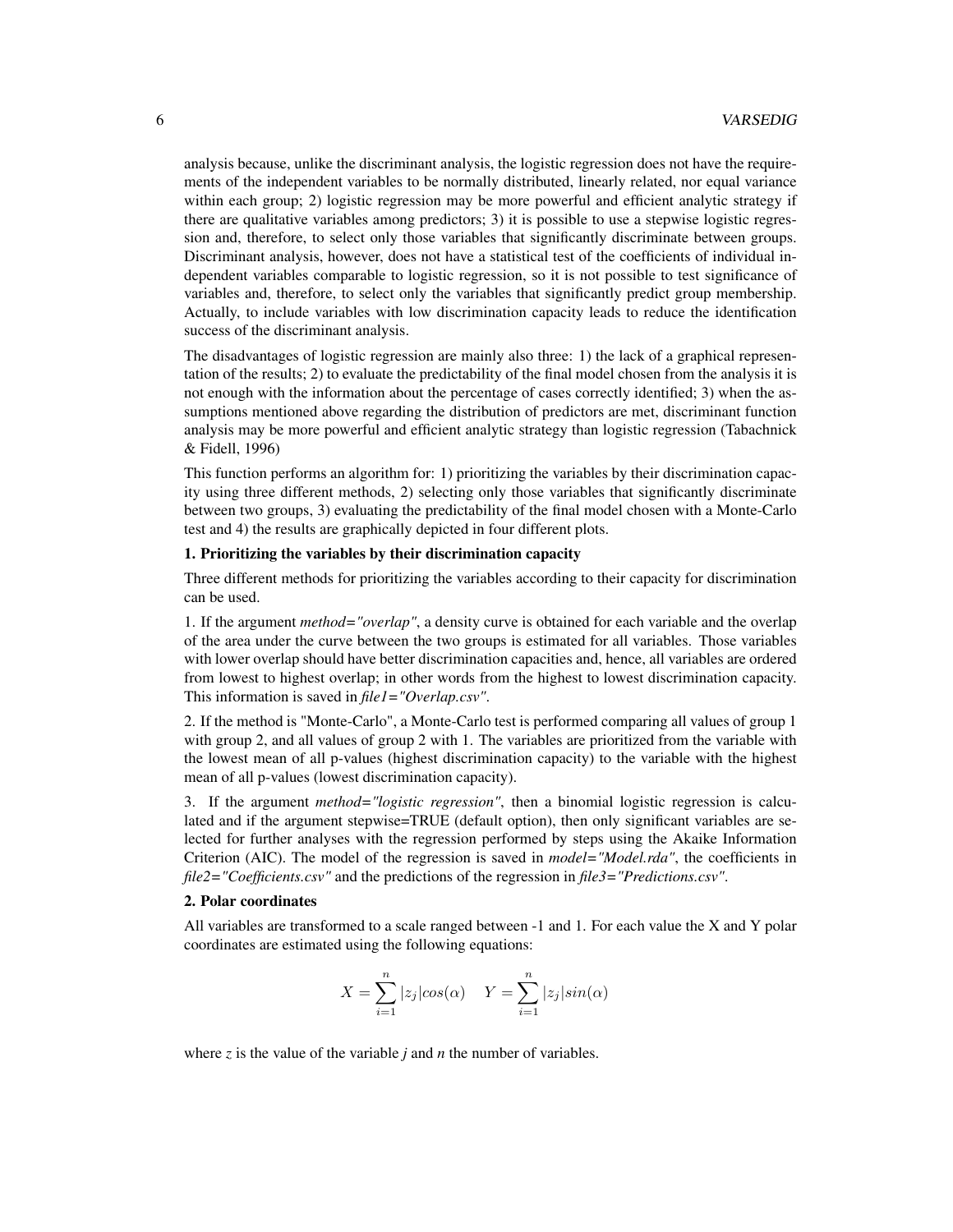#### VARSEDIG 7

Each variable is assigned an angle ( $\alpha$ ). The increment value of the angle is always  $\frac{360}{n*2}$ . If for instance the number of variables is 5, the increment angle is 36. Therefore, for the first variable if the value is  $> 0$  the  $\alpha$  value is 36 and if the value is  $< 0$  the value is 36+180, for the second variable if the value is  $\geq 0$  the  $\alpha$  value is 36+36 and if the value is  $\lt 0$  the value is 36+36+180, etc. Conversion of degrees to radians angle is carried out assuming that 1 degree = 0.0174532925 radians.

The order of the variables is consequently important because a different alpha value is assigned. If the argument *cor=TRUE*, this order is established calculating the correlation matrix of the variables and by ordering them such that each variable is followed by the variable to which it is highly correlated. The goal is to favor a larger dispersion of the data in the resulting polar coordinates system.

#### 3. Algorithm for variables selection

The variables are added for the estimation of polar coordinates in the priority order according to *method="overlap"*, *method="Monte-Carlo"* or *method="logistic regression"*.

Mean X and Y polar coordinates are estimated for both groups and via these means the Euclidean distance is calculated between both groups.

In the case of the X and Y polar coordinates, a Monte-Carlo test is used for testing the statistical hypothesis if a value of one group is significantly higher or lower that the values of the other group. The test is performed for both X and Y polar coordinates and compares all values of one group with those of the other group. For instance, when all values of group 1 are compared with group 2, and the mean  $X$  polar coordinate of group 1 is higher than the one of group 2, the alternative hypothesis of the Monte-Carlo test is *greater*, and the p-value is estimated as (number of random values equal to or greater than the observed one  $+1$ //(number of permutations  $+1$ ). The null hypothesis is rejected if the p-value is less than the significance level. If the mean X polar coordinate of group 1 is lower than the one of group 2, the alternative hypothesis is *smaller*, a p-value is estimated as (number of random values equal to or less than the observed one  $+1$ )/(number of permutations  $+$ 1). Again, the null hypothesis is rejected if the p-value is less than the significance level. The same process is applied when comparing all values of group 2 with those of group 1.

A variable is selected if it both: 1) contributes to increase Euclidean distance between both groups compared with the Euclidean distance obtained with the set of previously selected variables; and 2) the p-values of the Monte-Carlo test for X and Y coordinates when comparing both group 1 with group 2 and group 2 with group 1 are smaller than the p-values obtained with the set of previous selected variables. Therefore, from the pool of all independent variables, only those variables with the highest significant contribution to discriminating between both groups are selected.

The variables selected are saved in the *file="Output.txt"* and the polar coordinates of all values of both groups estimated with the variables selected are depicted in a scatterplot and saved in *file4="Polar coordinates.csv"*.

At the end of the process, it is selected the value with the highest p-value. Therefore, if this p-value is close or lower than the significance level of 0.05, it may be concluded that any of the values of one group may be identified as belonging to the other group.

Two plots are obtained with the value of the group 1 with the highest p-value of belonging to group 2 and the value of the group 2 with the highest p-value of belonging to group 1, respectively. In both plots, the x-axis corresponds to the X polar coordinates and the y-axis corresponds to Y polar coordinates.

If p-value is close or lower than  $0.05$  for X or Y polar coordinates, but in both cases when comparing group 1 with group 2 and group 2 with 1, it may be concluded that the variables selected are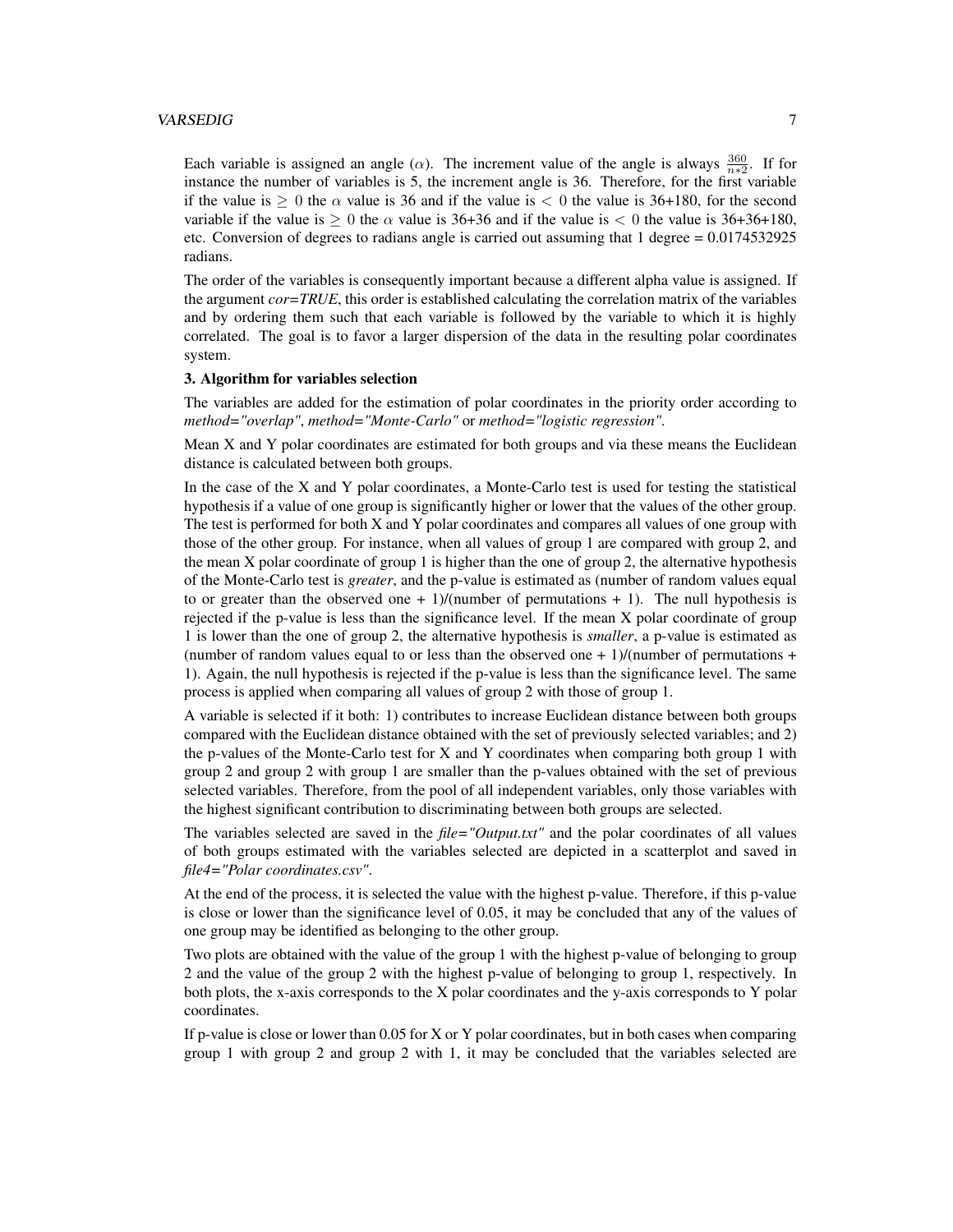<span id="page-7-0"></span>significantly contributing to discriminate between both groups, so with these variables is possible to achieve a 100% of identification success when predicting group membership.

#### FUNCTIONS

The density plot is performed with the function [plot.default](#page-0-1) of base graphics package. The density curve is estimated with the function [density](#page-0-1) of base stats package. The area under the curve is estimated with the function [auc](#page-0-1) of the package kulife (Ekstrom et al., 2015). The random test was performed with the function [as.randtest](#page-0-1) of the package ade4 (Chessel et al., 2004; Dray et al., 2007; 2015). The bivariate plot that displays the results of a bivariate randomisation test, for which the p-values are computed with the function [as.randtest](#page-0-1) (one-sided tests), was performed with the function [biv.test](#page-0-1) of the package adehabitatHS (Calenge, 2006; 2015). The arrows are depicted with the function [Arrows](#page-0-1) of the package IDPmisc (Locher & Ruckstuhl, 2014). The scatterplot is performed with the function [scatterplot](#page-0-1) of the car package (Fox & Weisberg, 2011; Fox et al., 2014).

#### EXAMPLES

For the example, morphometric data of three families of freshwater fishes, as the distance from the origin of the dorsal fin to the origin of the anal fin  $(M13)$ , the length of the dorsal fin base  $(M12)$ , body height (M11), etc., are used. For details see Guisande et al. (2010).

Figure shows the plots obtained with VARSEDIG (Guisande et al., 2016), in an example comparing the species *Moenkhausia dichroura* and *Moenkhausia oligolepis*.

The variables that better discriminate between both species are the M26 (interorbital width) and M11 (distance from the dorsal-fin origin to the dorsal limit of the pelvic-fin base). Between these two variables, a density plot is depicted for the quantitative variable with lower overlap between both groups and, thus, the highest discrimination capacity: in this example M26 (Figure 1A).

Figure 1B shows the scatterplot of the polar coordinates obtained for both species using variables M26 and M11. The arrows show the vector of the variables with both of these variables higher in *M. oligolepis*.

This example illustrates that the VARSEDIG algorithm is not only useful for identifying the variables that better discriminate between two taxa, but also may be informative when it comes to finding misidentified individuals. In the example, it appears that two individuals identified as *M. oligolepis* are *M. dichroura* (Figure 1B).

Figure 1C displays the results of a bivariate randomisation test. From all individuals of the species *M. dichroura*, the figure shows the individual of *M. dichroura* (red point) with higher probability to be identified as belonging to the M. oligolepis. Kernel density is estimated to indicate the contours of the distribution of randomised values. The two marginal histograms correspond to the univariate tests on each axis, for which the p-values (one-sided tests) are computed. As p-value is lower than 0.05 for X axis ( $p = 0.04$ ), the null hypothesis is rejected. Consequently the X polar coordinates of all individuals of the of the species *M. dichroura* are significantly different than those of the species *M. oligolepis* and, therefore, none of the individuals designated as *M. dichroura* may be identified as belonging to the species *M. oligolepis*.

Figure 1D also displays the results of a bivariate randomisation test but, in this case, from all individuals of the species *M. oligolepis*, the figure shows the individual (red point) with higher probability to belong to the species *M. dichroura*. Both p-values are higher than 0.05, so null hypothesis is accepted for both X and Y polar coordinates. This that some individuals of the species *M. oligolepis* may be identified as belonging to the species *M. dichroura*.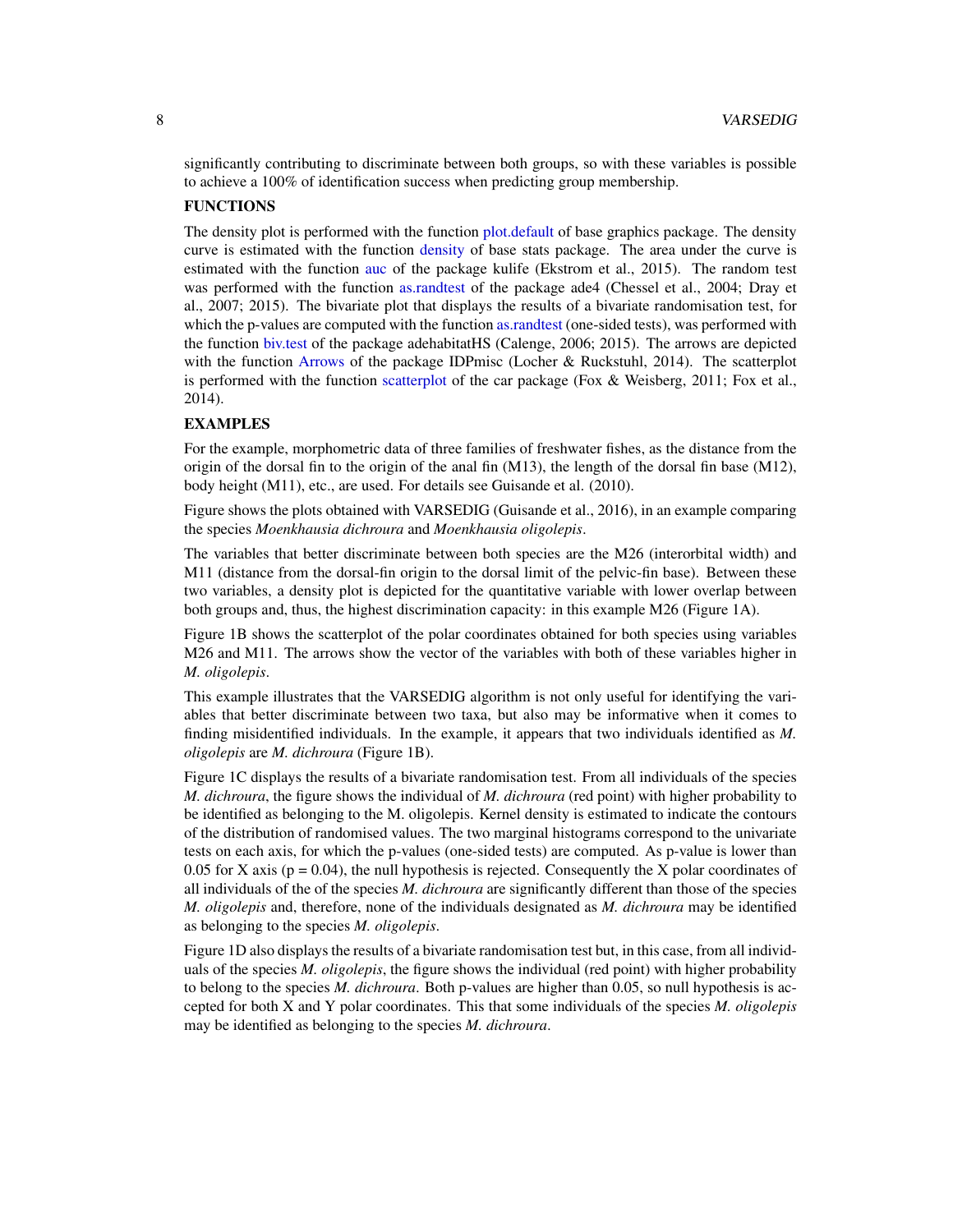

It is not necessary a p-value lower than 0.05 for both X and Y, but it is just necessary and p-value lower than 0.05 for X or Y when comparing both group 1 with 2 and group 2 with 1. Therefore, if p-value is close or lower than the significance level of 0.05 for X or Y polar coordinates in both cases comparing group 1 with 2 and group 2 with 1, it would mean a 100% of identification success between both groups. In this example, however, with the variables M16 and M11 is not possible to predict group membership with a 100% of accuracy because, although none of the individuals of the species *M. dichroura* may be identified as belonging to the species *M. oligolepis*, some individuals of the species *M. oligolepis* may be identified as belonging to the species *M. dichroura*. The failure to reach 100% may be due to the possible misidentification of two individuals of *M. dichroura* as *M. oligolepis*.

#### Value

It is depicted 4 plots: 1) a density plot with the overlap of the area under de curve between the two groups for the variable that better discriminates between both groups, 2) a scatter plot with the polar coordinates for both groups, 3) a bivariate plot that shows from all values of group 2 the value with higher probability to belong to group 1, and 4) a bivariate plot that shows from all values of group 1 the value with higher probability to belong to group 2. Moreover, 5 files are saved: 1) overlap of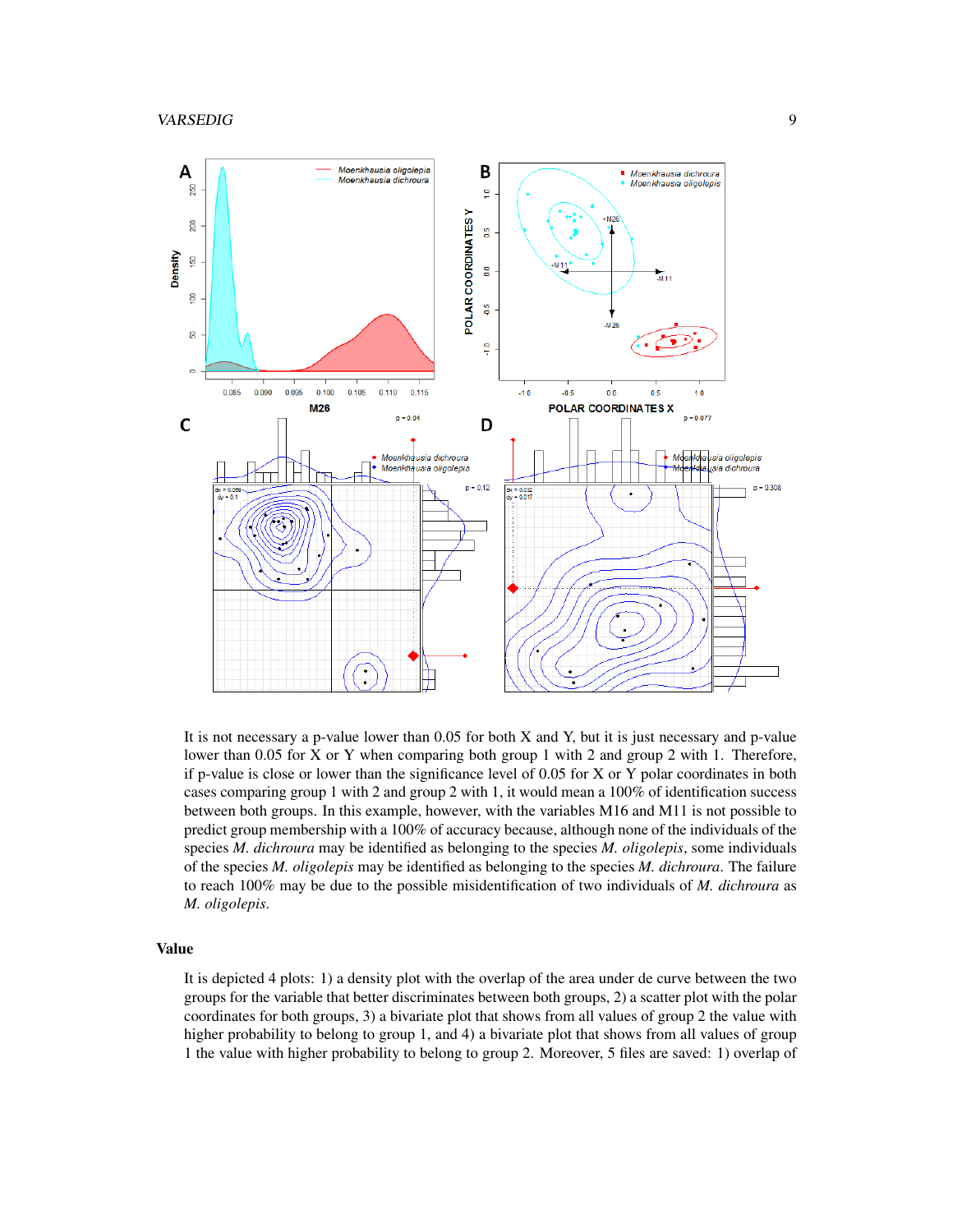the area under the curve between both categories for all variables, 2) regression coefficients of the binomial logistic regression, 3) predictions of the binomial logistic regression, 4) polar coordinates for both categories of the variable *group*, and 5) a TXT file with the results of the binomial logistic regression, the variables that better discriminate between the two groups and the Euclidean distance between groups considering the polar coordinates.

#### Author(s)

Cástor Guisande González, Universidad de Vigo, Spain.

#### References

Calenge, C. (2006) The package adehabitat for the R software: a tool for the analysis of space and habitat use by animals. *Ecological Modelling*, 197, 516-519.

Calenge, C. (2016) Analysis of Habitat Selection by Animals. R package version 0.3.12. Available at: <https://CRAN.R-project.org/package=adehabitatHS>.

Chessel, D., Dufour, A.B. and Thioulouse, J. (2004) The ade4 package-I- One-table methods. *R News*, 4, 5-10.

Dray, S. & Dufour, A.B. (2007) The ade4 package: implementing the duality diagram for ecologists. *Journal of Statistical Software*, 22(4), 1-20.

Dray, S. & Dufour, A.B. and Chessel, D. (2007) The ade4 package-II: Two-table and K-table methods. *R News*, 7(2), 47-52.

Dray, S., Dufour, A-B. & Thioulouse, J. (2015) Analysis of Ecological Data : Exploratory and Euclidean Methods in Environmental Sciences. R package version 1.7-2. Available at: [https:](https://CRAN.R-project.org/package=ade4) [//CRAN.R-project.org/package=ade4](https://CRAN.R-project.org/package=ade4).

Ekstrom, C., Skovgaard, Ib M. & Martinussen, T.(2015) Datasets and functions from the (now non-existing). R package version 0.1-14. Available at: [https://CRAN.R-project.org/package=](https://CRAN.R-project.org/package=kulife) [kulife](https://CRAN.R-project.org/package=kulife).

Fox, J. & Weisberg, S. (2011) An R Companion to Applied Regression, Second Edition. Thousand Oaks CA: Sage. <http://socserv.socsci.mcmaster.ca/jfox/Books/Companion>.

Fox, J., Weisberg, S., Adler, D., Bates, D., Baud-Bovy, G., Ellison, S., Firth, D., Friendly, M., Gorjanc, G., Graves, S., Heiberger, R., Laboissiere, R., Monette, G., Murdoch, D., Nilsson, H., Ogle, D., Ripley, B., Venables, W. & Zeileis, A. (2014) Companion to Applied Regression. R package version 2.0-20. Available at: <https://CRAN.R-project.org/package=car>.

Guisande, C., Manjarrés-Hernández, A., Pelayo-Villamil, P., Granado-Lorencio, C., Riveiro, I., Acuña, A., Prieto-Piraquive, E., Janeiro, E., Matías, J.M., Patti, C., Patti, B., Mazzola, S., Jiménez, S., Duque, V. & Salmerón, F. (2010) IPez: An expert system for the taxonomic identification of fishes based on machine learning techniques. *Fisheries Research*, 102, 240-247.

Guisande, C., Vaamonde, A. & Barreiro, A. (2011) *Tratamiento de datos con R, SPSS y STATIS-TICA*. Ediciones Díaz de Santos, Madrid, 978 pp.

Guisande, C. & Vaamonde, A. (2012) *Gráficos estadísticos y mapas con R*. Ediciones Díaz de Santos, Madrid, 367 pp.

Guisande, C., Vari, R.P., Heine, J., García-Roselló, E., González-Dacosta, J., Pérez-Schofield, B.J., González-Vilas, L. & Pelayo-Villamil, P. (2016) VARSEDIG: an algorithm for morphometric characters selection and statistical validation in morphological taxonomy. *Zootaxa*, 4162 (3), 571-580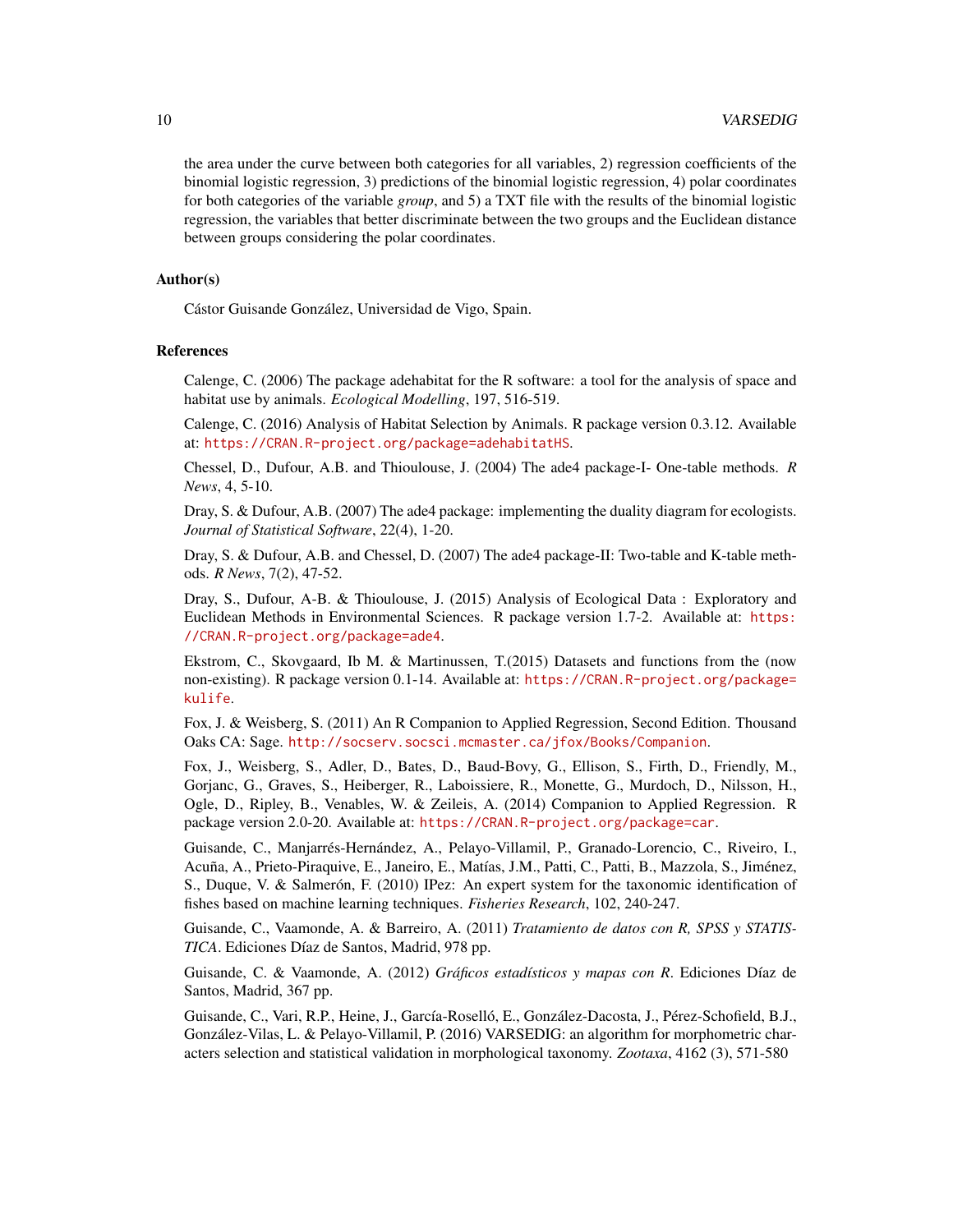#### VARSEDIG 11

Locher, R. & Ruckstuhl, A. (2014) Utilities of Institute of Data Analyses and Process Design. R package version 1.1.17. Available at: <https://CRAN.R-project.org/package=IDPmisc>.

Tabachnick, B.G. & Fidell, L.S. (1996) *Using Multivariate Statistics*. NY, HarperCollins.

#### Examples

data(characiformes)

```
VARSEDIG(data = characiformes , variables = c("M2","M3","M4","M5","M6","M7","M8","M9","M10",
"M11","M12","M13","M14","M15","M16","M17","M18","M19","M20","M21","M22","M23",
"M24","M25","M26","M27","M28"), group="Species" , group1= "Moenkhausia oligolepis",
group2="Moenkhausia dichroura", LEGENDd=c("x='topright'", "legend = dati",
"col = COLORB", "lty=lty", "bty='n'", "cex=1.2", "text.font= 3"),LEGENDs=c("x='topright'", "legend=unique(datosF[,'Group'])", "col = color1",
"pch = pcht", "bty='n'", "cex=1.2", "text.font=3"), LEGENDr=c("x='topright'",
"legend = dati", "col=col", "pch= c(16,16)", "bty='n'", "cex=1.2", "text.font=3"),
XLIMs=c(-1.2,1.2), YLIMs=c(-1.3,1.3), BIVTEST12=c("br=br", "cex=1.1",
"col=colbiv", "sub=sub", "Pcol=Pcol"), BIVTEST21=c("br=br", "cex=1.1",
"col=colbiv", "sub=sub", "Pcol=Pcol"), colbiv="blue")
```